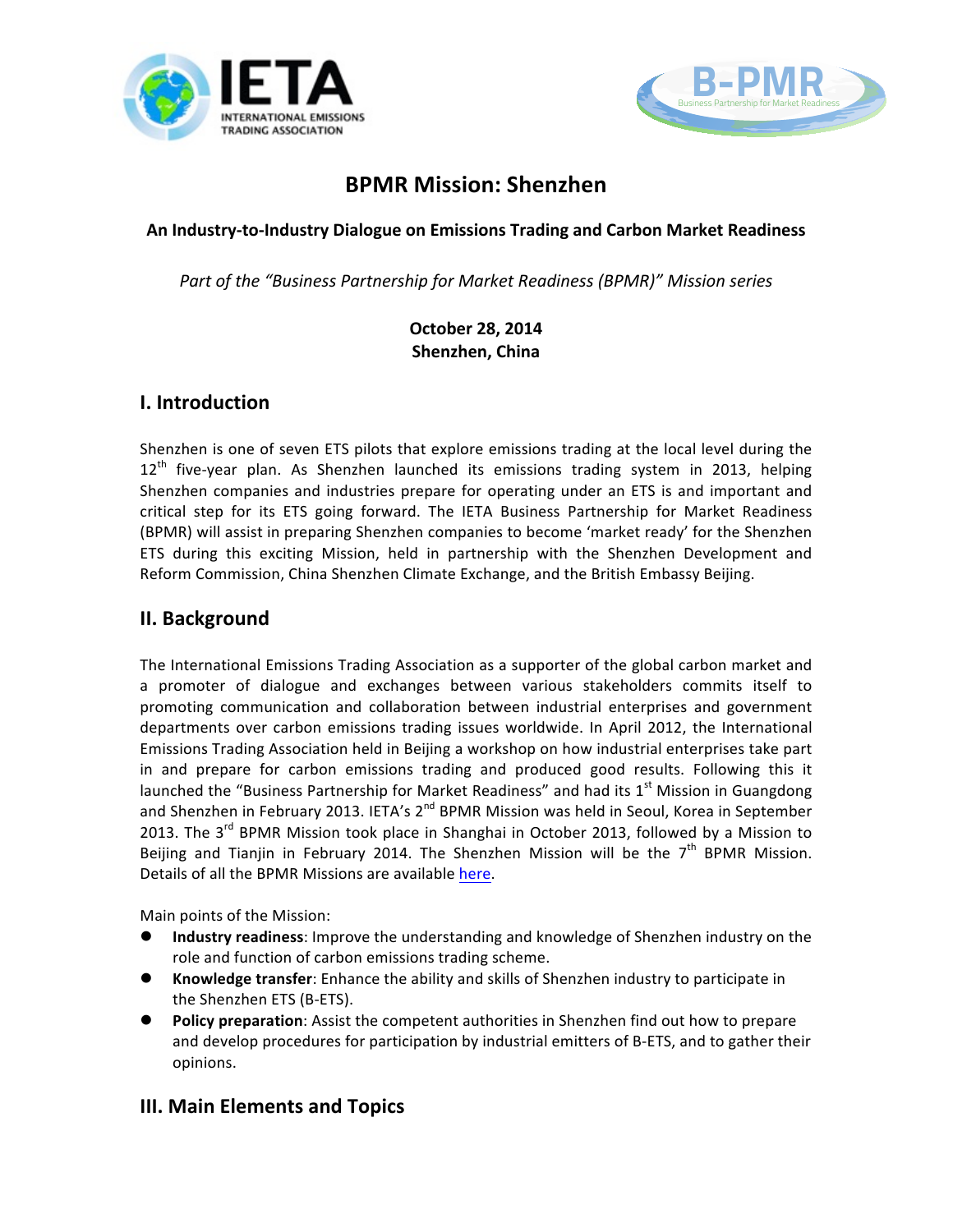

The Dialogue includes the following topics:

- Trading strategies and companies' internal allowance management
- MRV at the installation level: how to carry out MRV best practices on a day-to-day basis
- Financial products and trading
- Interactive (practice) trading on an Exchange
- Understanding the functions of a Registry
- GHG auditing and verification
- Data quality and quality control
- IT tools and fundamental infrastructures
- Mitigation measures

#### **IV. Schedule and Details**

- (1) Time: 1 day, October 28, 2014
- (2) Meeting Location: Novotel Bauhinia ShenZhen (博林诺富特酒店, 侨城东路 2002 号)
- (3) Organizers: IETA, China Emissions Exchange
- (4) Foreign Supporters: UK Consulate-Guangzhou
- (5) Local Supporters: Shenzhen Municipal Commission of Development and Reform
- (6) Simultaneous translation will be provided throughout

(7) A post-Mission workbook will be developed and put on the IETA website by a media firm or, by the IETA Secretariat.

## **BPMR MISSION AGENDA**

#### **Morning – Seminar**

| <b>Time</b>                                                                           | <b>Session</b>                                     | <b>Speakers</b>                                                  |  |  |  |
|---------------------------------------------------------------------------------------|----------------------------------------------------|------------------------------------------------------------------|--|--|--|
| <b>Opening Remarks</b>                                                                |                                                    |                                                                  |  |  |  |
| $9:00-9:10$                                                                           | Opening remarks by Shenzhen Municipal Government   | Mr. Li Ganming, Shenzhen<br><b>Municipal Government</b>          |  |  |  |
| $9:10-9:20$                                                                           | Opening remarks by President of IETA               | Mr. Dirk Forrister                                               |  |  |  |
| $9:20-9:30$                                                                           | Opening remarks by UK Consulate General Guangzhou  | Mr. Neal Carlin, Head of<br>Climate Change and<br>Energy, UK FCO |  |  |  |
| $9:30-9:45$                                                                           | Overview of First Year Performance of Shenzhen ETS | Officer from Shenzhen<br><b>DRC</b>                              |  |  |  |
| $9:45-10:10$                                                                          | Innovation of Shenzhen carbon market               | Ms. Peggy Chen, CEO,<br>China Emissions Exchange                 |  |  |  |
| 10:10-10:25                                                                           | Tea Break                                          |                                                                  |  |  |  |
| Experience Sharing: How do industrial enterprises prepare and participate in ETS      |                                                    |                                                                  |  |  |  |
| Theme 1: Preparing for and participating in an ETS                                    |                                                    |                                                                  |  |  |  |
| (Examples and best practices from European/California companies that prepared for and |                                                    |                                                                  |  |  |  |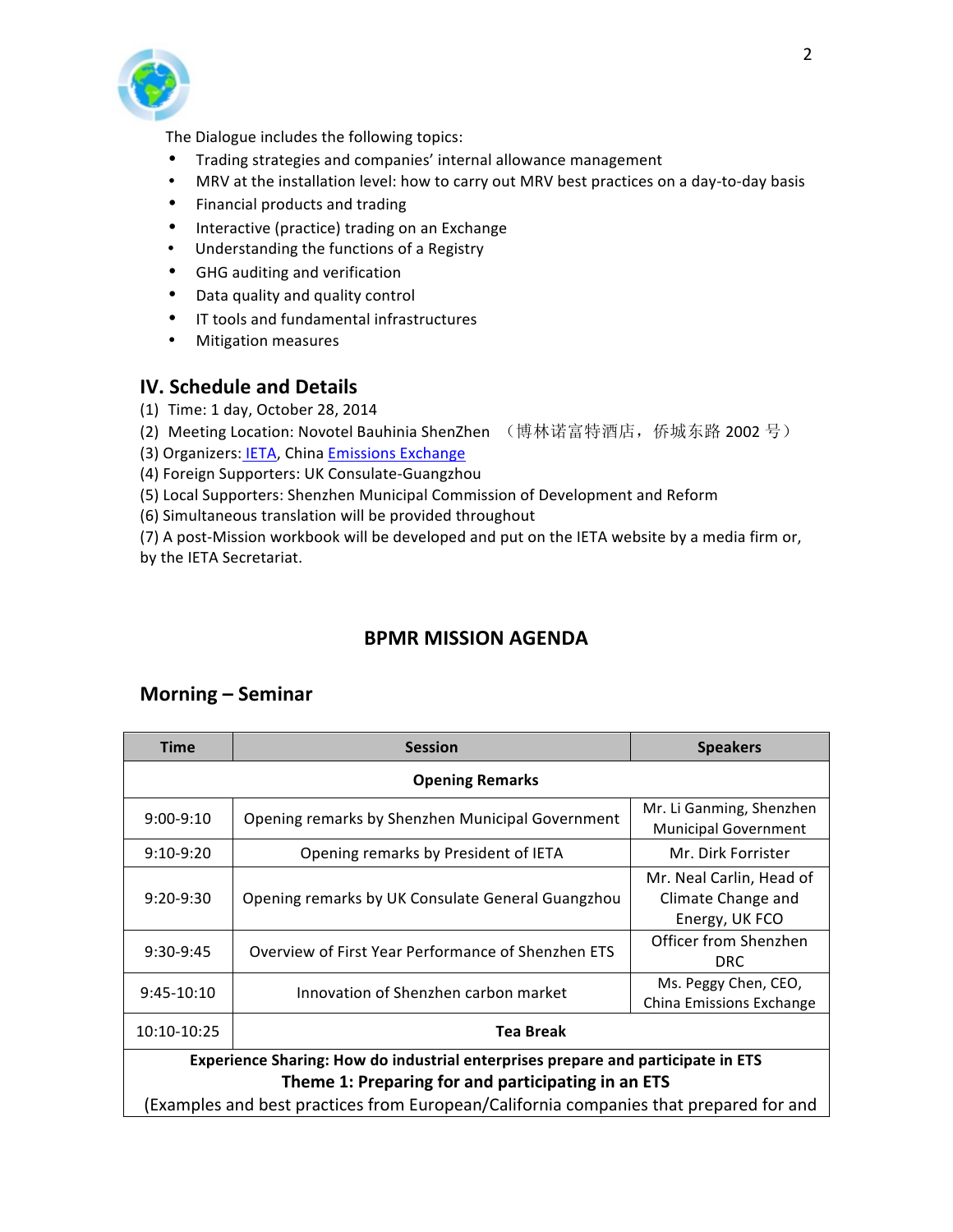

| participate in the EU ETS and California market) |                                                                                                                              |                                                                   |  |  |  |
|--------------------------------------------------|------------------------------------------------------------------------------------------------------------------------------|-------------------------------------------------------------------|--|--|--|
| <b>Time</b>                                      | <b>Session</b>                                                                                                               | <b>Speakers</b>                                                   |  |  |  |
| 10:25-11:00                                      | Carbon Market Readiness: How can companies<br>prepare and thrive in a carbon market?<br>Lessons<br>from the BPMR's Co-Chairs | Karl Upston Hooper,<br>Greenstream /Dan Barry,<br>ВP              |  |  |  |
| 11:00-11:30                                      | ETS Compliance: Rules and Policies that EU and<br>California Operators Follow                                                | Karl Upston Hooper,<br>Greenstream and Alex<br>Rau, Climate Wedge |  |  |  |
| 11:30-11:45                                      | <b>Question and Answer Session</b>                                                                                           |                                                                   |  |  |  |
| 11:45-12:15                                      | All about Allowances: Allowance management<br>strategies from the experts                                                    | Francisco Grajales<br>Cravioto, Vattenfall                        |  |  |  |
| 12:15-12:30                                      | <b>Question and Answer Session</b>                                                                                           |                                                                   |  |  |  |
| 12:30-13:30                                      | Lunch                                                                                                                        |                                                                   |  |  |  |